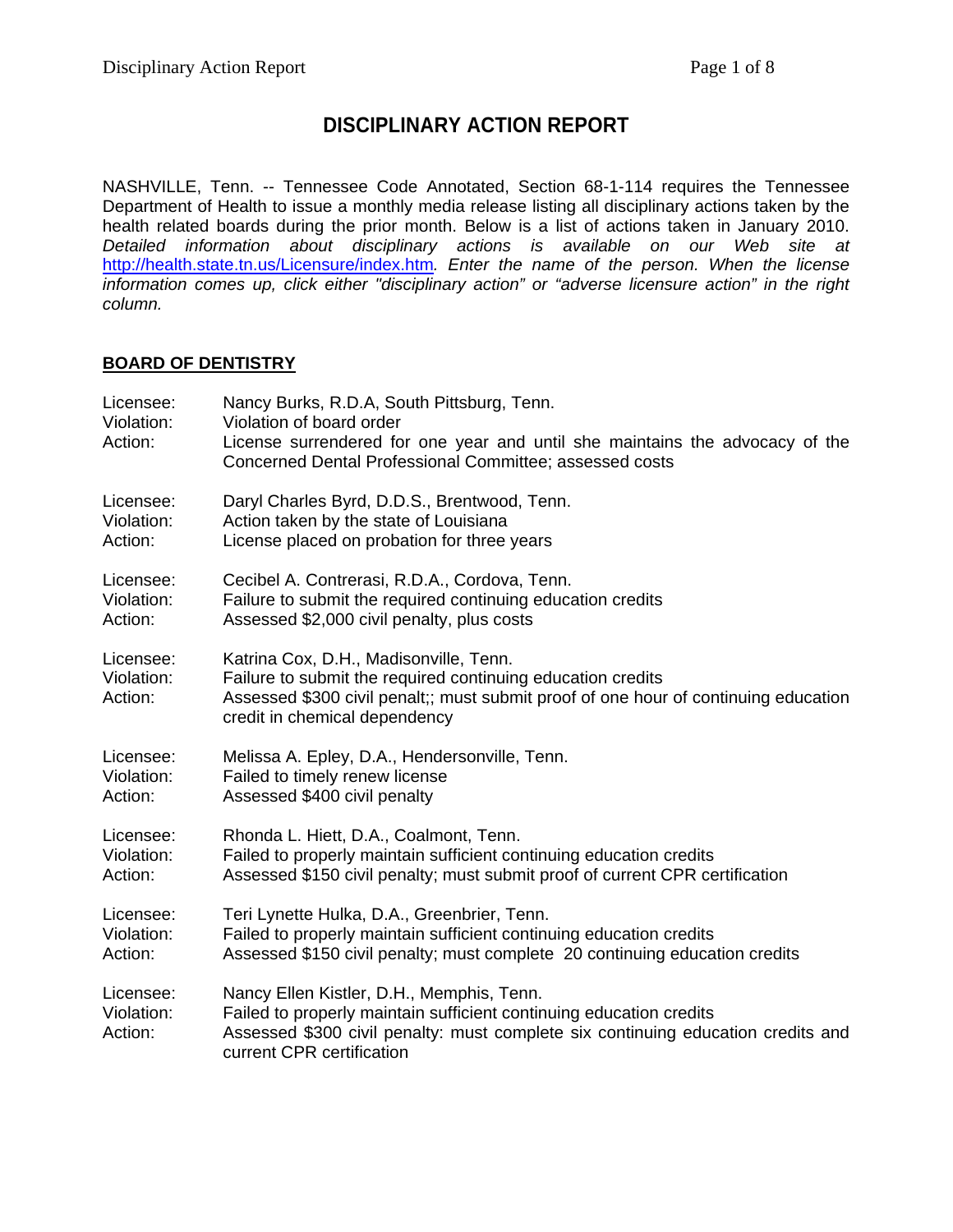| Licensee:<br>Violation:<br>Action: | Donna H. Millican, D.A., Pulaski, Tenn.<br>Failed to properly maintain sufficient continuing education credits<br>Assessed \$150 civil penalty; must complete 24 continuing education credits,<br>including two hours of chemical dependency and current CPR certification |
|------------------------------------|----------------------------------------------------------------------------------------------------------------------------------------------------------------------------------------------------------------------------------------------------------------------------|
| Licensee:<br>Violation:<br>Action: | Jennifer Calabrace Myers, D.H., Clarksville, Tenn.<br>Failed to properly maintain sufficient continuing education credits<br>Assessed \$300 civil penalty; must complete 24 continuing education credits                                                                   |
| Licensee:<br>Violation:<br>Action: | Michael McConnell Perry, D.M.D., Oxford, MS.<br>Failed to properly maintain sufficient continuing education credits<br>Assessed \$600 civil penalty; must complete two continuing education credits in<br>chemical dependency                                              |
| Licensee:<br>Violation:<br>Action: | Erin Michelle Acre Pewitt, D.H., Spring Hill, Tenn.<br>Failed to properly maintain sufficient continuing education credits<br>Assessed \$300 civil penalty; must submit current CPR certification                                                                          |
| Licensee:<br>Violation:<br>Action: | Carlos Rodriguez, D.D.S., Union City, Tenn.<br>Allowed an individual to practice without a valid registration<br>License reprimanded; assessed \$1,000 civil penalty, plus costs                                                                                           |
| Licensee:<br>Violation:<br>Action: | James O. Rountree, D.D.S., Dickson, Tenn.<br>Failed to maintain adequate patient records<br>License placed on probation for three years; must meet certain terms and<br>conditions; assessed costs                                                                         |
| Licensee:<br>Violation:<br>Action: | Christopher M. Simmons, D.D.S., Oak Ridge, Tenn.<br>Violation of board order<br>License suspended for ninety days; must meet certain terms and condition;<br>assessed \$1,000 civil penalties, plus costs                                                                  |
| Licensee:<br>Violation:<br>Action: | Dina D. Stewart, D.A., Greenbrier, Tenn.<br>Failed to properly maintain sufficient continuing education credits<br>Assessed \$150 civil penalty; must complete one continuing education credit in<br>chemical dependency                                                   |
| Licensee:<br>Violation:<br>Action: | Ulysses Walls, D.D.S., Nashville, Tenn.<br>Failed to maintain sanitary conditions at his office<br>License suspended for six months; must meet certain terms and conditions;<br>assessed \$2,000 civil penalty, plus costs                                                 |
| Licensee:<br>Violation:<br>Action: | Rhonda Brown Watson, D.H., Maryville, Tenn.<br>Failed to properly maintain sufficient continuing education credits<br>Assessed \$300 civil penalty; must complete two continuing education credits in<br>chemical dependency                                               |
| Licensee:<br>Action:               | James C. Whitehead, D.D.S., Columbia, Tenn.<br>License reinstated and placed on probation for two years to run concurrent with<br>criminal probation; must maintain the advocacy of the Concerned Dental<br><b>Professional Committee</b>                                  |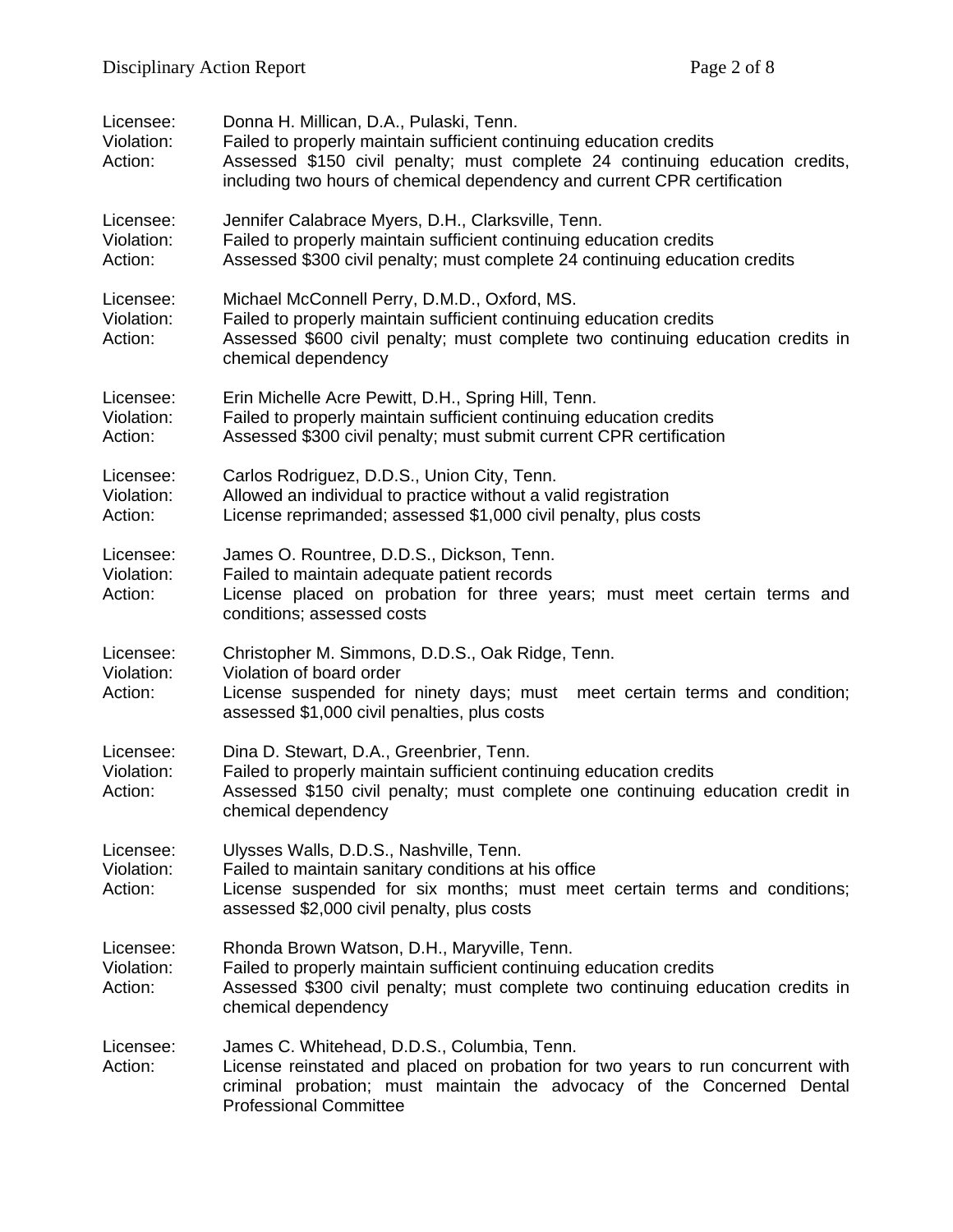| Licensee:<br>Violation:<br>Action: | Emily Leona Wilmoth, D.A., Church Hill, Tenn.<br>Failed to properly maintain sufficient continuing education credits<br>Assessed \$150 civil penalty; must complete one continuing education credit in<br>chemical dependency |
|------------------------------------|-------------------------------------------------------------------------------------------------------------------------------------------------------------------------------------------------------------------------------|
| Licensee:                          | Trina C. Wilson, D.H., Nashville, Tenn.                                                                                                                                                                                       |
| Violation:                         | Failed to timely renew license                                                                                                                                                                                                |
| Action:                            | Assessed \$375 civil penalty                                                                                                                                                                                                  |

# **COUNCIL FOR LICENSING HEARING INSTRUMENT SPECIALISTS**

| Licensee:<br>Violation:            | Larry F. Haskins, H.A.D., Baxter, Tenn.<br>Failed to provide proper patient counseling; improper conduct and refused to<br>refund patients money upon request |
|------------------------------------|---------------------------------------------------------------------------------------------------------------------------------------------------------------|
| Action:                            | License reprimanded                                                                                                                                           |
| Licensee:<br>Violation:<br>Action: | Michael J. Simpson, H.A.D., Knoxville, Tenn.<br>Practicing without a valid license<br>Assessed \$1,000 civil penalty, plus costs                              |

### **BOARD OF MEDICAL EXAMINERS**

| Licensee:<br>Violation:<br>Action: | Milton J. Arras, M.D., Sevierville, Tenn.<br>Failed to pay professional privilege taxes<br>All taxes and penalties have been paid<br>Assessed \$200 civil penalties, plus costs                                                |  |
|------------------------------------|--------------------------------------------------------------------------------------------------------------------------------------------------------------------------------------------------------------------------------|--|
| Licensee:<br>Violation:<br>Action: | Gary Barnes, M.D, Hixon, Tenn.<br>Fraudulently used health insurance to obtain prescriptions for his personal use<br>License placed on probation for five years; must meet certain terms and<br>conditions; and assessed costs |  |
| Licensee:<br>Violation:<br>Action: | Robert F. Benson, M.D., Odessa, Fla.<br>Failed to pay professional privilege taxes<br>Must pay all professional privilege taxes and penalties; assessed \$300 civil<br>penalties, plus costs                                   |  |
| Licensee:<br>Violation:<br>Action: | Carol Cantrell, M.D., Springfield, Tenn.<br>Failed to appropriately document patient records<br>License reprimanded; must meet certain terms and conditions; assessed \$9,000<br>civil penalties, plus costs                   |  |
| Licensee:<br>Violation:<br>Action: | Terrance C. Casey, M.D., St. Louis, Mo.<br>Failed to appropriately document patient records<br>License reprimanded, and assessed costs                                                                                         |  |
| Licensee:<br>Violation:<br>Action: | Andrew C. Coleman, M.D., Paris, Tenn.<br>Consumed Fentanyl without prescriber authorization<br>License placed on probation for five years; must meet certain terms and                                                         |  |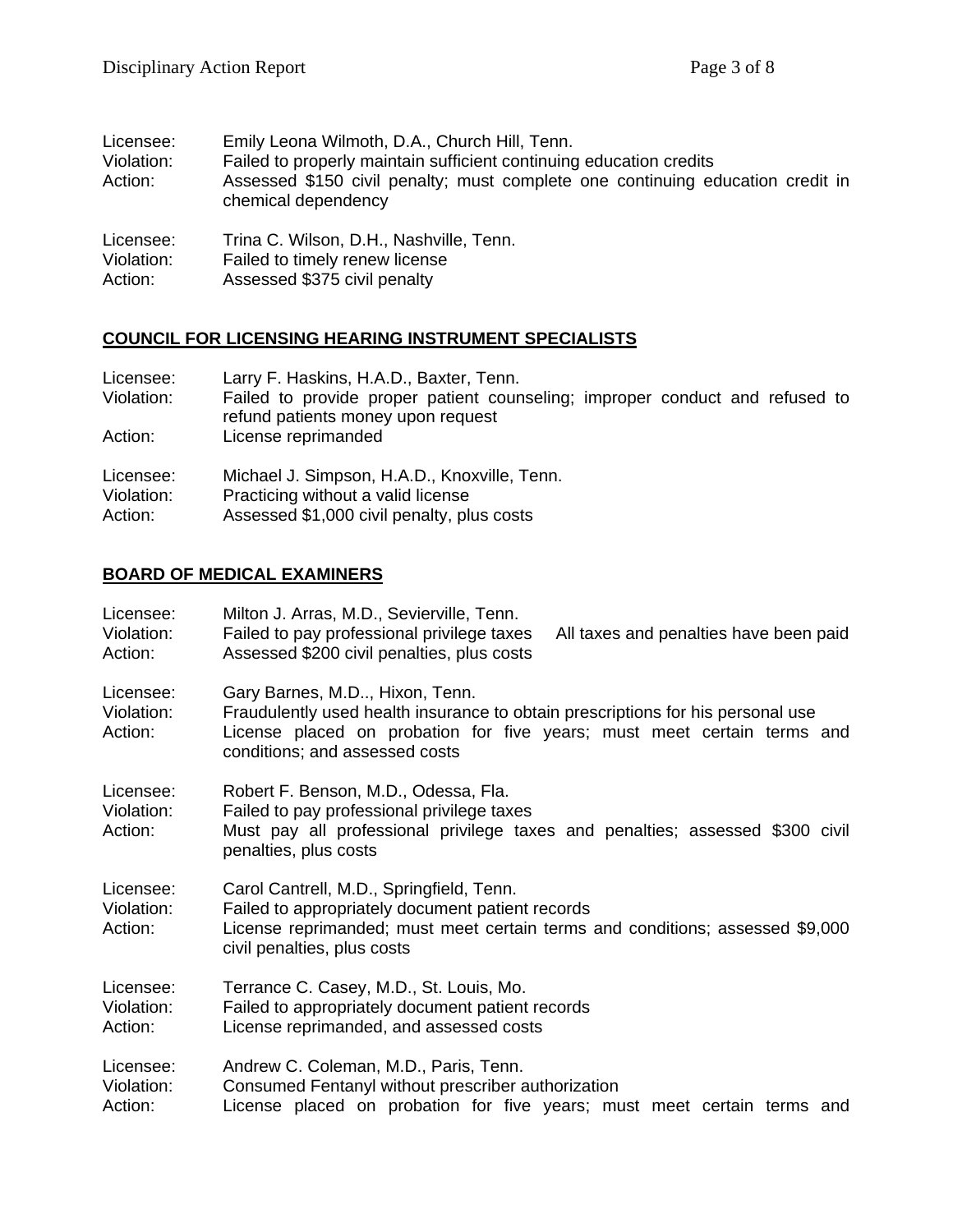conditions, assessed costs

| Licensee:<br>Violation:<br>Action: | Cary M. Finn, M.D., Memphis, Tenn.<br>Inappropriate medical record keeping<br>License reprimanded; must meet certain terms and conditions; assessed \$10,000<br>civil penalties, plus costs                                                                                                                                                                 |
|------------------------------------|-------------------------------------------------------------------------------------------------------------------------------------------------------------------------------------------------------------------------------------------------------------------------------------------------------------------------------------------------------------|
| Licensee:<br>Violation:<br>Action: | Frank Knopp, M.D., Sevierville, Tenn.<br>Violation of board order<br>License permanently surrendered/revoked                                                                                                                                                                                                                                                |
| Licensee:<br>Violation:<br>Action: | George P. Knox III, M.D., Gallatin, Tenn.<br>Guilty of a crime; prescribed controlled substances without properly maintaining<br>records<br>License revoked; assessed costs                                                                                                                                                                                 |
| Licensee:<br>Violation:<br>Action: | Mireille Lalanne, M.D., Nashville, Tenn.<br>Misconduct requiring emergency action to protect the public and for a conviction of<br>facilitation for trafficking in controlled substances<br>License summarily suspended                                                                                                                                     |
| Licensee:<br>Violation:<br>Action: | James L. McCoy, M.D., Kingsport, Tenn.<br>Action taken by the state of Virginia<br>License reprimanded; assessed costs                                                                                                                                                                                                                                      |
| Licensee:<br>Violation:<br>Action: | Sidi Yousseff Noor, M.D., Kingsport, Tenn.<br>Inappropriately prescribed controlled substances<br>License revoked; assessed costs                                                                                                                                                                                                                           |
| Licensee:<br>Violation:<br>Action: | Daniel J. Scott III, M.D., Millington, Tenn.<br>Prescribed controlled substances without properly maintaining records<br>License placed on suspension for a minimum of six months; suspension stayed if<br>compliant with certain terms and conditions; probation for seven years with terms<br>and conditions; assessed \$90,000 civil penalty, plus costs |
| Licensee:<br>Violation:<br>Action: | Jane A. Shows, M.D., Memphis, Tenn.<br>Failed to pay professional privilege taxes<br>Must pay all professional privilege taxes and penalties; assessed \$200 civil<br>penalties, plus costs                                                                                                                                                                 |
| Licensee:<br>Violation:<br>Action: | Visuvalingham Vilvarajah, M.D., Nashville, Tenn.<br>Misconduct requiring emergency action to protect the public and for a conviction of<br>facilitation for trafficking in controlled substances<br>License summarily suspended                                                                                                                             |

# **BOARD OF NURSING**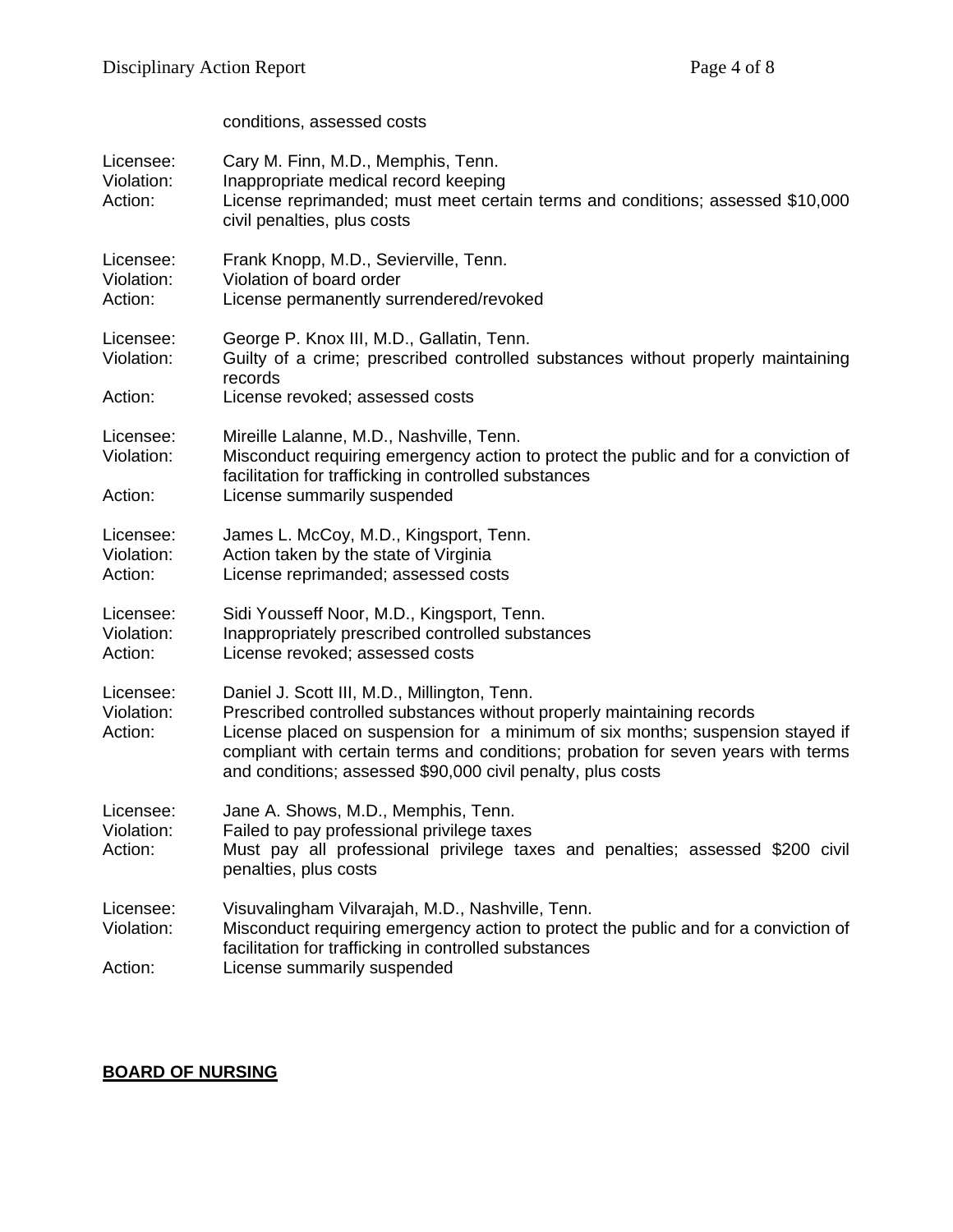| Licensee:<br>Violation:<br>Action: | Michele L. Bialy, A.P.N., New Tazwell, Tenn.<br>Diversion of a controlled substance; failed to maintain accurate patient records;<br>and refused a drug screen<br>License suspended; must meet certain terms and conditions                                                    |
|------------------------------------|--------------------------------------------------------------------------------------------------------------------------------------------------------------------------------------------------------------------------------------------------------------------------------|
| Licensee:                          | Gloria A. Dottery, L.P.N., Clarksville, Tenn.                                                                                                                                                                                                                                  |
| Violation:                         | Various medication errors                                                                                                                                                                                                                                                      |
| Action:                            | License suspended; must meet certain terms and conditions                                                                                                                                                                                                                      |
| Licensee:<br>Violation:<br>Action: | Amanda Faith Mottern, L.P.N., Watauga, Tenn.<br>Failed to report, improper management of narcotic drugs by another health care<br>provider in a timely manner<br>License placed on probation for not less than one year; must meet certain terms<br>and conditions, plus costs |
| Licensee:                          | Beth Searer, R.N., Sevierville, Tenn.                                                                                                                                                                                                                                          |
| Violation:                         | Documentation errors                                                                                                                                                                                                                                                           |
| Action:                            | License suspended; must meet certain terms and conditions                                                                                                                                                                                                                      |
| Individual:                        | Michelle R. Southerland a.k.a. Michelle Duke, Unlicensed, Madison, Tenn. *                                                                                                                                                                                                     |
| Violation:                         | Signed patient records as a registered nurse                                                                                                                                                                                                                                   |
| Action:                            | Assessed \$9,000 civil penalty                                                                                                                                                                                                                                                 |

*\*These practitioner was disciplined on December 19, 2009 and the information was not available in time for inclusion in last month's news release.* 

#### **BOARD OF PHARMACY**

| Licensee:                          | Sara Ann Austill, R.T., Memphis, Tenn.                                                                                                                                                       |
|------------------------------------|----------------------------------------------------------------------------------------------------------------------------------------------------------------------------------------------|
| Violation:                         | Removal of controlled substances without authorization                                                                                                                                       |
| Action:                            | <b>Registration revoked</b>                                                                                                                                                                  |
| Licensee:<br>Violation:<br>Action: | Rodney J. Burney, D.Ph., Oak Ridge, Tenn.<br>Allowed individual to work at pharmacy as pharmacy technician without proper<br>registration<br>Assessed \$200 civil penalties                  |
| Licensee:                          | Allen Gray Campbell, D. Ph., Murfreesboro, Tenn.                                                                                                                                             |
| Violation:                         | Failed to provide patient counseling for new patients in accordance with board rule                                                                                                          |
| Action:                            | Assessed \$500 civil penalties                                                                                                                                                               |
| Licensee:<br>Violation:<br>Action: | CVS Pharmacy, #2198, Cookeville, Tenn.<br>Pharmacy staff failed to provide patient counseling for each new prescription in<br>accordance with board rule<br>Assessed \$1,000 civil penalties |
| Licensee:                          | Fred's Pharmacy, #3226, Memphis, Tenn.                                                                                                                                                       |
| Violation:                         | Pharmacy did not have a Pharmacist in charge as required by Board rules                                                                                                                      |
| Action:                            | Assessed \$100 civil penalties                                                                                                                                                               |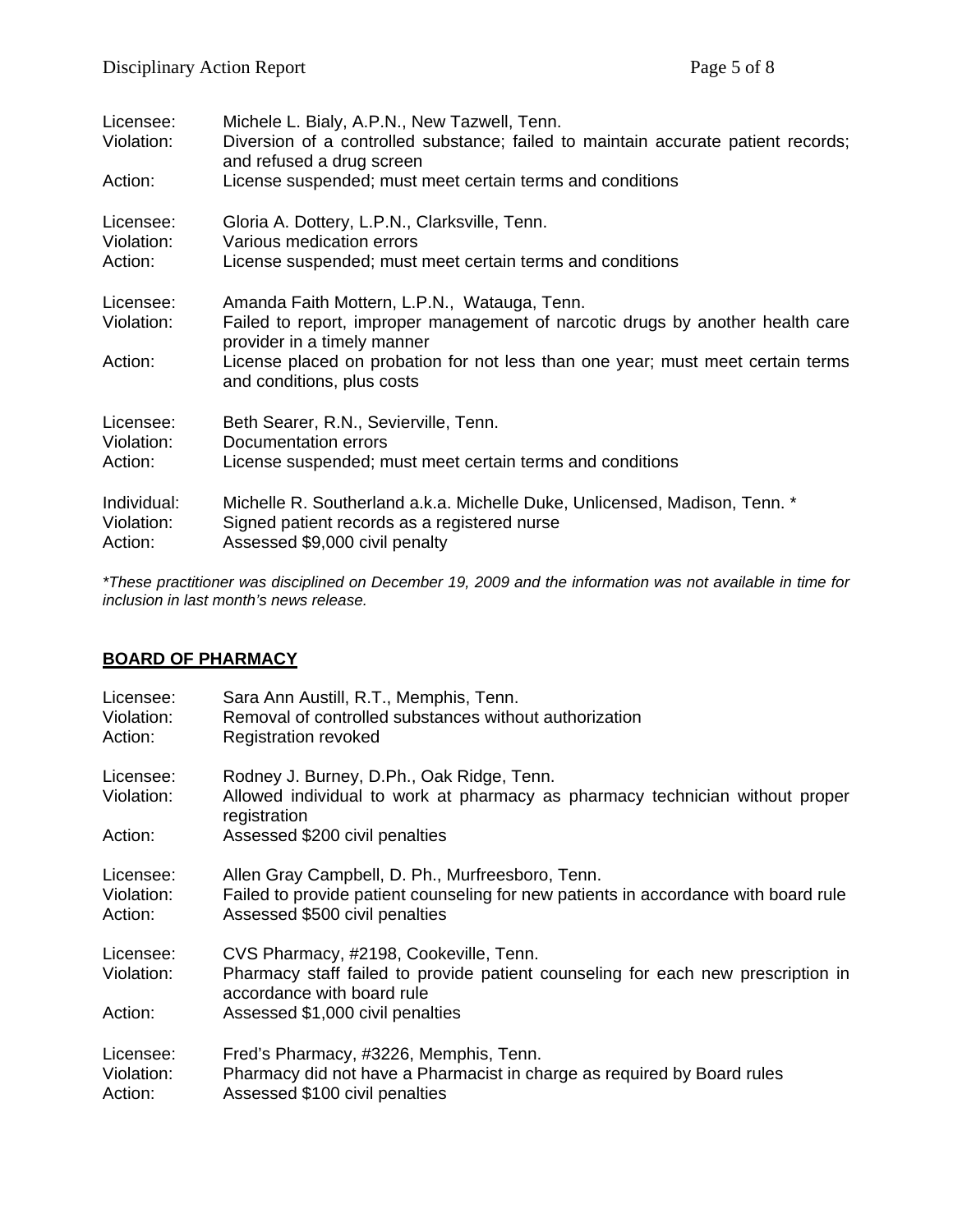| Licensee:<br>Violation:<br>Action: | Don Gill, D.Ph., Martin, Tenn.<br>Allowed an individual to work at pharmacy as pharmacy technician without proper<br>registration<br>Assessed \$900 civil penalties                       |
|------------------------------------|-------------------------------------------------------------------------------------------------------------------------------------------------------------------------------------------|
| Licensee:                          | Lois D. Hoppstein, D.Ph., Maryville, Tenn.                                                                                                                                                |
| Violation:                         | Violation of board order                                                                                                                                                                  |
| Action:                            | License revoked                                                                                                                                                                           |
| Licensee:                          | Erin Janene Killion, R.T., Westmoreland, Tenn.                                                                                                                                            |
| Violation:                         | Removal of controlled substances without authorization                                                                                                                                    |
| Action:                            | <b>Registration revoked</b>                                                                                                                                                               |
| Licensee:                          | Gregory Todd Lamberth, D.Ph., Chattanooga, Tenn.                                                                                                                                          |
| Violation:                         | Removal of controlled substances without authorization                                                                                                                                    |
| Action:                            | License revoked                                                                                                                                                                           |
| Licensee:                          | Kathy J. Lawing, R.T., Greeneville, Tenn.                                                                                                                                                 |
| Violation:                         | Removal of controlled substances without authorization                                                                                                                                    |
| Action:                            | <b>Registration revoked</b>                                                                                                                                                               |
| Licensee:                          | James S. Mason, D.Ph., Murfreesboro, Tenn.                                                                                                                                                |
| Violation:                         | Violation of board order                                                                                                                                                                  |
| Action:                            | License revoked                                                                                                                                                                           |
| Licensee:                          | Robert L. McLean, D.Ph., Gray, Tenn.                                                                                                                                                      |
| Violation:                         | Violation of board order                                                                                                                                                                  |
| Action:                            | License revoked                                                                                                                                                                           |
| Licensee:<br>Violation:<br>Action: | Shirlene Mullen, D.Ph., Brownsville Tenn.<br>Mis-filled new prescriptions and failed to provide patient counseling, as required by<br><b>Board</b> rule<br>Assessed \$500 civil penalties |
| Licensee:                          | Deborah Radford, R.T., Elizabethton, Tenn.                                                                                                                                                |
| Violation:                         | Removal of controlled substances without authorization                                                                                                                                    |
| Action:                            | <b>Registration revoked</b>                                                                                                                                                               |
| Licensee:<br>Violation:            | Rite Aid Pharmacy, #7203, Memphis, Tenn.<br>Pharmacy staff failed to provide patient counseling to patients or patient caregivers<br>to accordance to board rules                         |
| Action:                            | Assessed \$1,000 civil penalties                                                                                                                                                          |
| Licensee:                          | Rite Aid Pharmacy, #11864, Ashland City, Tenn.                                                                                                                                            |
| Violation:                         | Pharmacy staff failed to provide patient counseling for each new prescription                                                                                                             |
| Action:                            | Assessed \$1,000 civil penalties                                                                                                                                                          |
| Licensee:                          | James Rogers Sells, D.Ph., Soddy Daisy, Tenn.                                                                                                                                             |
| Violation:                         | Violation of board order                                                                                                                                                                  |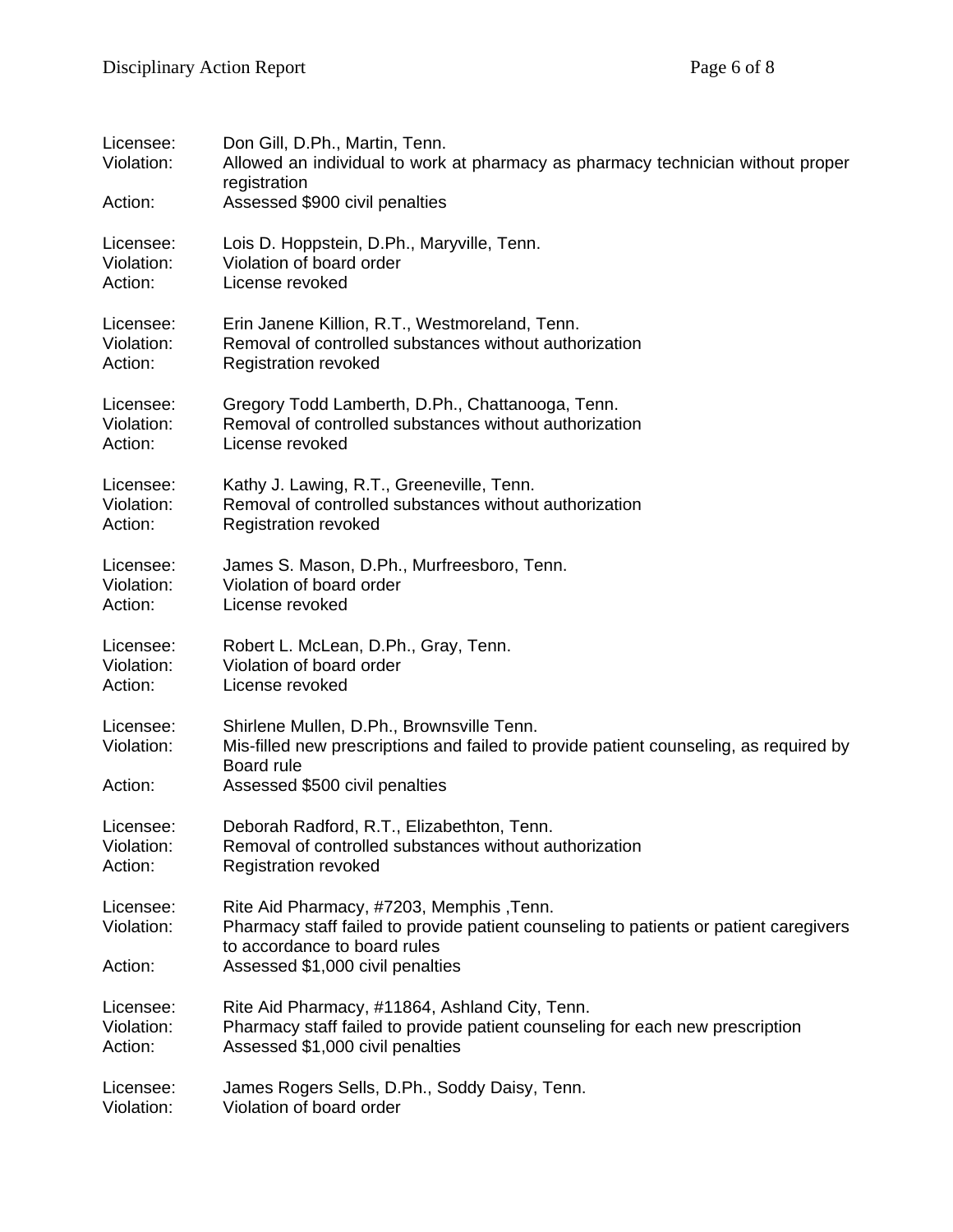| Action:                            | License revoked                                                                                                                                                                                                                                 |
|------------------------------------|-------------------------------------------------------------------------------------------------------------------------------------------------------------------------------------------------------------------------------------------------|
| Licensee:<br>Violation:            | Super D Express, #0027, Brownsville, Tenn.<br>Pharmacy staff failed to provide patient counseling to patients or patient caregivers<br>to accordance to board rules                                                                             |
| Action:                            | Assessed \$1,000 civil penalties                                                                                                                                                                                                                |
| Licensee:<br>Violation:<br>Action: | Sheryl L. Terry, R.T., Pigeon Forge, Tenn.<br>Removal of controlled substances without authorization from a licensed precriber<br><b>Registration revoked</b>                                                                                   |
| Licensee:<br>Violation:<br>Action: | Alyson L. Waggoner, R.T., Columbia, Tenn.<br>Removal of controlled substances without authorization<br><b>Registration revoked</b>                                                                                                              |
| Licensee:<br>Violation:<br>Action: | Wal-Mart Pharmacy, #10-0682, Murfreesboro, Tenn.<br>Pharmacy staff failed to provide patient counseling for each new prescription<br>Assessed \$1,000 civil penalties                                                                           |
| Licensee:<br>Violation:            | Kenitra K. Washington, D.Ph., Shelbyville, Tenn.<br>Mis-filled new prescriptions and failed to provide patient counseling, as required by<br>Board rule                                                                                         |
| Action:                            | Assessed \$500 civil penalties                                                                                                                                                                                                                  |
| Licensee:<br>Violation:            | Kara Michelle Watts, D.Ph., Clarksville, Tenn.<br>Created and dispensed prescriptions for herself without authorization from a<br>licensed prescriber                                                                                           |
| Action:                            | License revoked                                                                                                                                                                                                                                 |
| Licensee:<br>Violation:<br>Action: | Diana B. White, D.Ph., Jackson, Tenn.<br>Failed to provide patient counseling to patients or patient caregivers for new<br>prescriptions and failed to provide patient counseling for refilled prescriptions.<br>Assessed \$500 civil penalties |
|                                    |                                                                                                                                                                                                                                                 |

### **JANUARY 2009 ABUSE REGISTRY PLACEMENTS**

| Individual: | James Allen, Memphis Tenn.              |
|-------------|-----------------------------------------|
| Abuse:      | Physical/Verbal                         |
| Action:     | <b>Placed on Abuse Registry</b>         |
| Individual: | Patricia White, Knoxville, Tenn.        |
| Abuse:      | Physical                                |
| Action:     | <b>Placed on Abuse Registry</b>         |
| Individual: | Anthony McCullough, Murfreesboro, Tenn. |
| Abuse:      | Physical                                |

Action: Placed on Abuse Registry